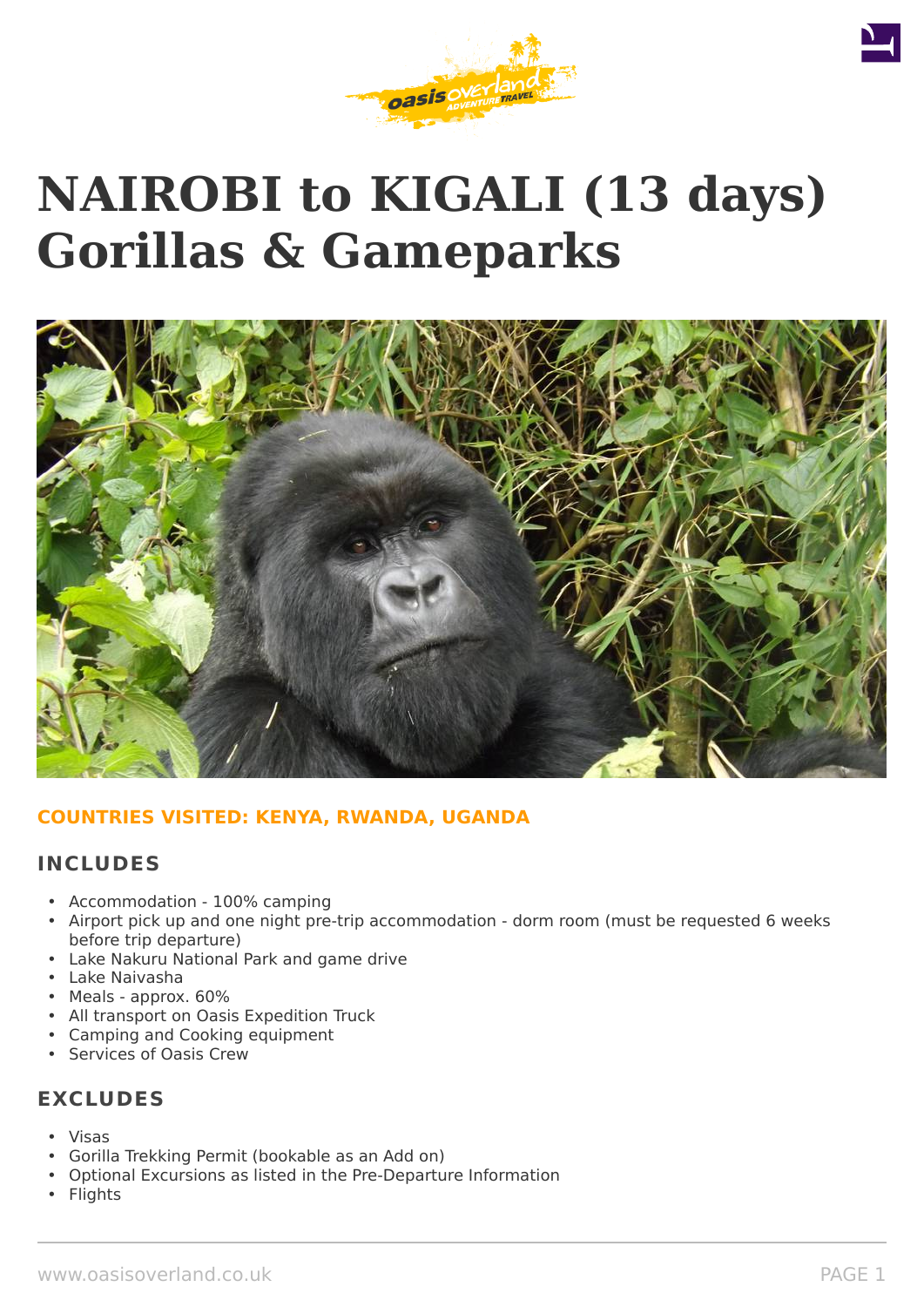- Airport Taxes & Transfers
- Meals approx. 40%
- Travel Insurance
- Drinks
- Tips

# **TRIP ITINERARY**

# **DAYS 1 - 4 NAIROBI TO NAKURU**

After **our pre-departure meeting -** our trip departs Nairobi and heads north into one of Africa's greatest natural features, the **East African Rift Valley**. Stretching from the Dead Sea in Jordan down to Mozambique in Southern Africa, our first view is from the top of a steep escarpment. Overland trips through East Africa will allow you to experience some of the most dramatic scenery in the world, and the Rift Valley is a definite highlight. The valley floor seems to sweep on forever and is dotted with volcanic peaks, shimmering lakes and countless springs. Our journey takes us into the heart of the Rift Valley to **Lake Naivasha.** We camp near the lake shore where **Hippos** sometimes feed at night! Here you can walk to **Elsamere,** the house of **Joy Adamson - of Elsa the Lion and Born Free fame,** and enjoy a film of her life - and cream teas! You can also **hire mountain bikes and cycle or walk through Hells Gate National Park** - the only game reserve in Kenya in which you are permitted to do so.

Or for a less active but equally enjoyable game viewing experience - visit the **Crater Lake Game Sanctuary**. Both offer excellent scenery and opportunities to spot hyrax, abundant bird and plant life along with several types of gazelle, impala and eland.

Next we travel **to Lake Nakuru National Park** - home to a wide variety of wildlife including **Black Rhino, Hippo, Lion, Leopard, Hyena and Giraffe**. However, Nakuru is a soda lake and most famous for its pink inhabitants, a flock of almost a **million Pink Flamingos** which feed noisily along the shoreline.

# **DAYS 5 - 7 NAKURU TO KAMPALA**

We then continue west and travel to **Uganda**. A mountainous drive with spectacular scenery through the **Nandi Hills** brings us to our next stop at **Eldoret**. From here we cross the Kenya - Uganda border, and continue to camp near **Jinja - Uganda's adventure playground.** Here, on the edge of **Lake Victoria,** the Nile begins its 6700km journey to the sea. We spend the next few days downstream from the source of the Nile. This is a spectacular area and a superb place to go **whitewater rafting or kayaking.** You can also organise **quad biking, horse riding or a visit to a local education project.** A short drive takes us to the capital **Kampala.**

Kampala has had a turbulent past, but these days it is a friendly and safe city. We have a free day to spend in local cafes and nightspots - where you can get to know the local people.

### **DAYS 8 - 10 KAMPALA TO KABALE**

The following day we have a long drive as we head west through swamps, patches of forest and fertile green countryside. As we travel through Uganda, we'll pass through a number of small towns and villages; Mpigi, where you will see **roadside stalls manufacturing and selling traditional musical instruments;** Kyazanga, where we can buy **fresh rotisserie and roasted meat and vegetables, as well as roasted plantain bananas.** We will also be able to make a photo stop where our route crosses the **Equator.**

Bwindi Impenetrable Forest National Park and Mgahinga Gorilla National Park are home to several families of Highland **Mountain Gorillas**. Getting up close to these amazing creatures is truly a once in a lifetime experience and one of the highlights of the trip. You have the **[opportunity to trek to see the Gorillas](https://www.oasisoverland.co.uk/mountain-gorilla-trek) [in Uganda](https://www.oasisoverland.co.uk/mountain-gorilla-trek)** (bookable as an Add on). It is estimated that only around 700 of these gentle giants remain. This mountainous area on the borders of Rwanda, Uganda and Zaire (now renamed Democratic Republic of Congo) is their only natural habitat and they are periodically threatened by poachers and political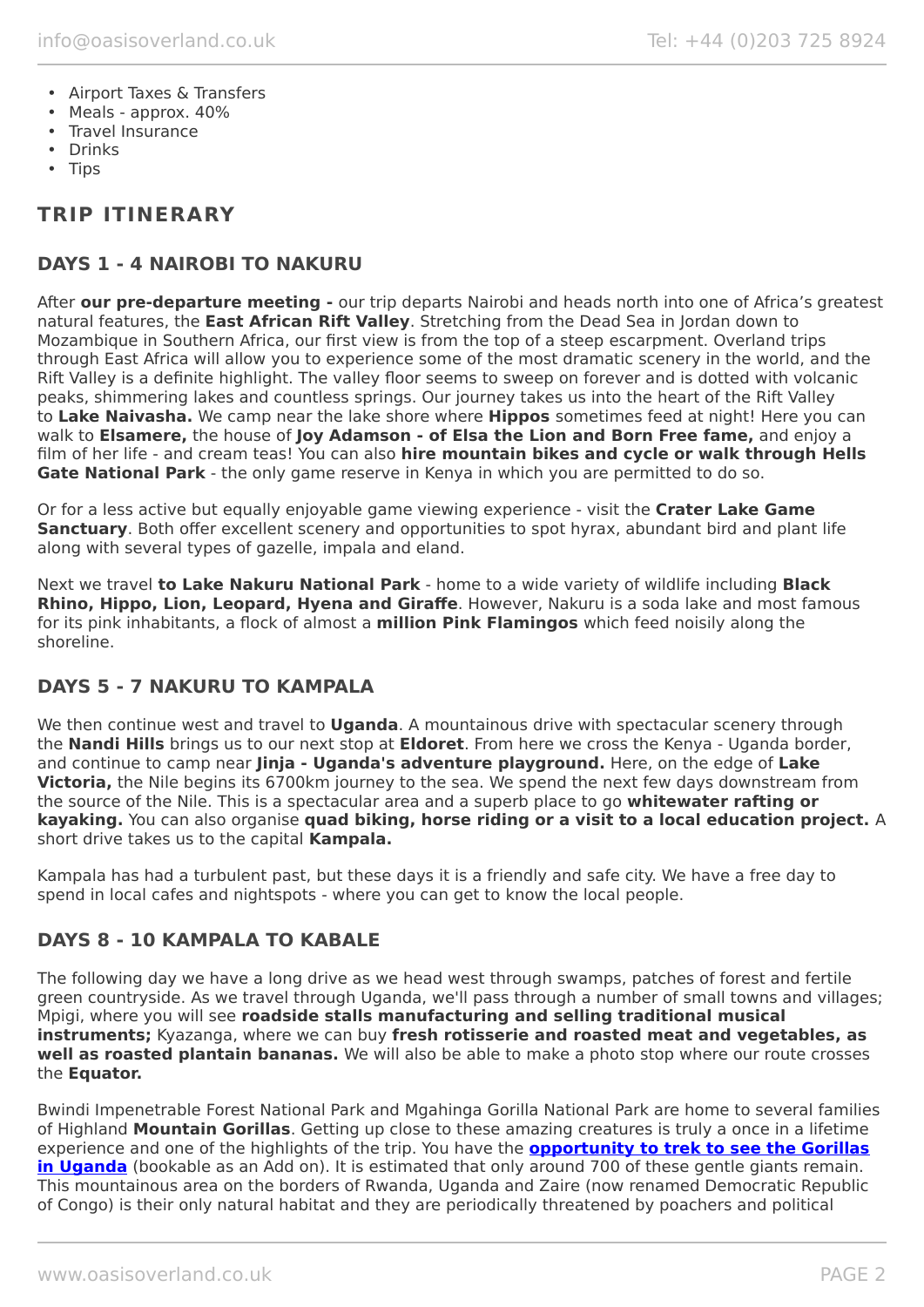instability in the area. One permit allows you to spend about 50 to 60 minutes with one of the gorilla families. Trekking to find them in groups of 8 people can take anywhere from half an hour to 5 hours. The organisations and well-trained guides that continually monitor and protect the families are conscientious and responsible. We will base ourselves in the village of Kabale which will give you the opportunity to trek the Mountain Gorillas and visit the beautiful **Lake Bunyonyi**, where you will have the opportunity to visit a school for orphans or a pygmy village.

(Due to the popularity of Trekking to the Mountain Gorillas and the limited availability of obtaining Trekking Permits, we may do the Gorilla trek in Rwanda in Volcanos National Park, which may come at an additional cost - you will be advised in advance).

# **DAYS 11 - 13 KABALE TO KIGALI**

Passing over the mountain ranges we cross the border into Rwanda. The small, friendly town of **Musanze** is home to Musanze caves and several hiking trails. You can take a village tour through the area and see firsthand production of local Banana beer. There will also be an opportunity to visit the **genocide memorial in Kigali**, which is a moving and humbling experience.

# **ESSENTIAL INFORMATION ABOUT YOUR TRIP**

# **ARRIVAL & ACCOMMODATION**

**Trip Joining Point:** Wildebeest Eco Camp - Nairobi

**Start Time Day 1:** 08:00

**Address:** 151 Mokoyeti Road West, Langata, Nairobi

**Telephone:** +254 (0)202 103505

**Website:** [www.wildebeestecocamp.com](http://www.wildebeestecocamp.com/)

**Email: [info@wildebeestecocamp.com](mailto:info@wildebeestecocamp.com)**

All prices listed are approximate and subject to limited availability.

| <b>Room Type</b>              | <b>Price</b> | <b>Description</b>            |
|-------------------------------|--------------|-------------------------------|
| Dorm                          | US\$27.00    | Per Person, shared facilities |
| Single Garden Tent            | US\$43.00    | Per Room, shared facilities   |
| Single Cottage Room, en-suite | US\$65.00    | Per Room                      |
| Double Garden Tent            | US\$65.00    | Per Room, shared facilities   |
| Double Cottage Room, en-suite | US\$90.00    | Per Room                      |

#### **The trip starts from Wildebeest Eco Camp at approximately 8am on the morning of Day 1 of your trip.**

Conveniently located in beautiful Langata it is possible to enjoy the best of both worlds - being close to major tourist attractions, Nairobi National Park and Galleria Shopping centre with good transport links to the city. The camp has large grounds, swimming pool, restaurant, bar, t.v. room, communal fire pit, WiFi and curio shop.

#### **PRE-TRIP ACCOMMODATION:**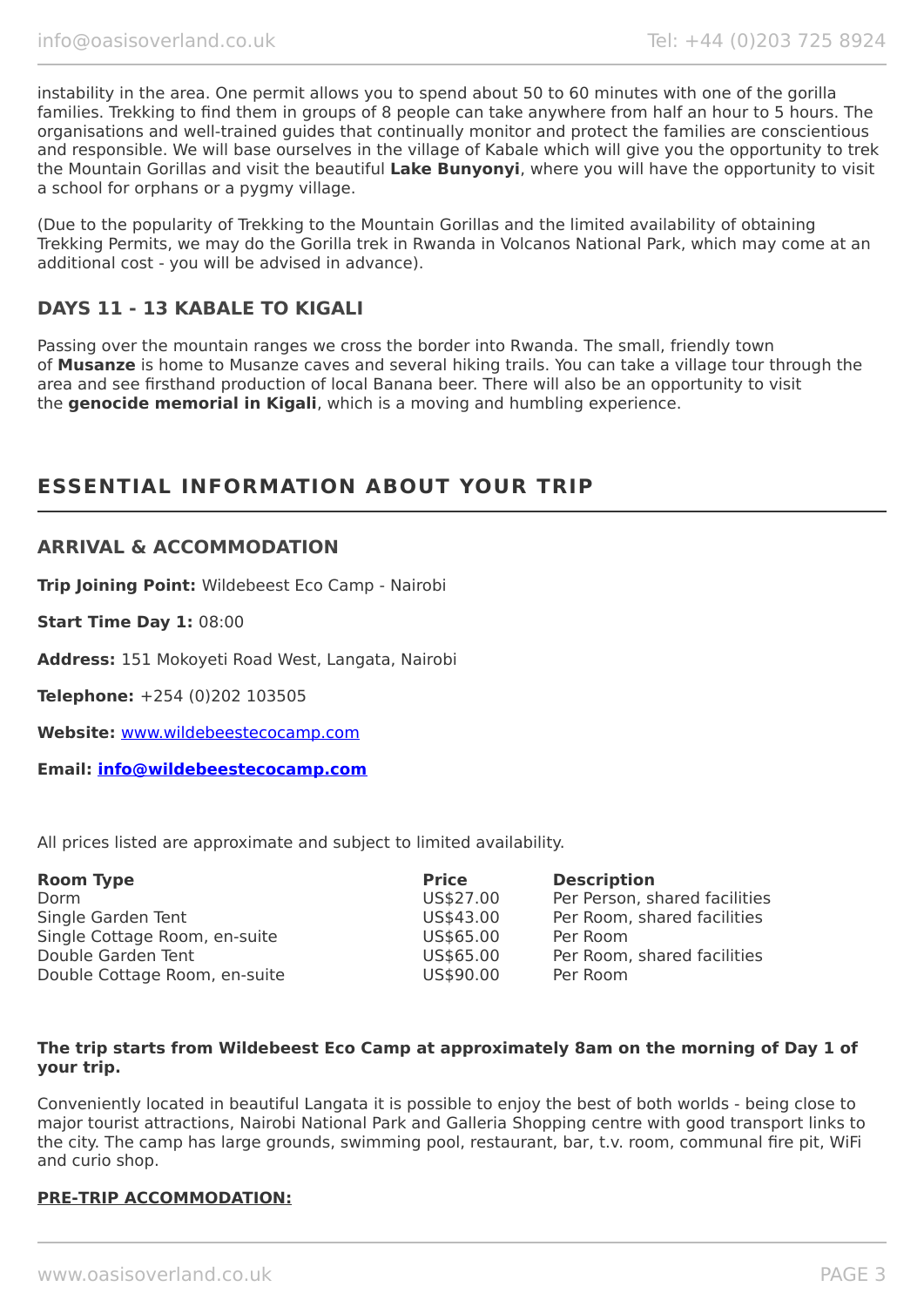**One nights pre-trip accommodation (in a dorm room) is included in the cost of your trip.** If you wish to reserve any extra nights or upgrade your included night to a private room, then costs (or in the case of an upgrade, simply the difference) are payable directly to Wildebeest Eco Camp direct on arrival in £GB or \$US. We provide a free service for booking pre-trip accommodation and airport transfers. Just log in to **[My Oasis Account](https://oasisportal.eecsoftware.com/login.php)** and select the accommodation / transfer required, or contact us direct. We will require your flight number, arrival time, and arrival date so please ensure this information is forwarded to us as soon as you have booked your flight. Please book this service no later than 6 weeks prior to departure, after which a late booking fee will apply. If you have booked through a travel agent you will not have an account allocated, so please contact your agent to request pre-trip accommodation and airport transfers. Cancellation of the room within 30 days of the trip departure will result in payment to Wildebeest Eco Camp.

Double, twin, and triple rooms will be provided subject to availability, where requested. However when not available we may need to book other rooming arrangements, and will fit these as closely as possible to your request. Those travelling solo will be put in shared rooms to reduce the costs to them, which may be dorm rooms or twin/triple shares with other Oasis Overland travellers. Single rooms may be available in some cities for solo travellers, and we will arrange this for you on request, subject to availability.

If you are arriving early in the morning and you would like to check in immediately, you may have to reserve your room for the previous night to ensure direct check in, otherwise you may have to wait until normal check in times (usually 12pm to 2pm).

#### **AIRPORT TRANSFERS:**

**Airport Transfers are included** in the cost of your adventure (provided you request these via the UK office or your account six weeks before your departure).

Once you have processed your visa and collected your luggage, you should follow the crowds to the terminal exit to meet up with your Transfer Representative (Smiley or Amos). **Your driver will be waiting along with all the other transfer drivers and will be holding an Oasis sign.**

If you have not arranged an airport transfer with Oasis, you can arrange a taxi from the Info desk in the airport for approx. \$25 USD. The fare should be agreed before accepting the ride - usually payable in Kenyan Shillings only. It is not advisable to take the bus from the airport as this has been known to attract pickpockets.

For any last minute requests please contact the UK office at **[africa@oasisoverland.co.uk](mailto:africa@oasisoverland.co.uk)** and we will confirm the costs.

Flying into Jomo Kenyatta International Airport (NBO) is quite straight forward - English is widely spoken and used for signs / directions. It is approx. 15km from the airport to the centre of Nairobi. You should change some money on arrival - we recommend at least \$20 USD pp per day (excl. accomm.) before the trip begins. The rates are similar to those in town but better than at hotels, ATM machines are available in the airport. Please note if you are arriving on a Sunday then make sure you change enough money at the airport to last you for the first week of your trip as the local bureau de changes in Nairobi will be closed on a Sunday.

# **PRE-DEPARTURE MEETING**

Your tour leader will meet you on the morning of departure; usually around 8:00am, at the joining hotel/ camp where you will be briefed on the day to day running of the trip. There will be a notice in reception advising you of the time of the meeting, and any further information. Your Tour Leader will **collect your Local Payment** money as well as 2 photocopies of your **passport information page**, **insurance policy details** with policy number and confirmation that the duration will cover you for the entire trip and a **24-hour emergency assistance** telephone number. It is essential that you attend this meeting - please let the UK office or your tour leader know if you are unable to do so.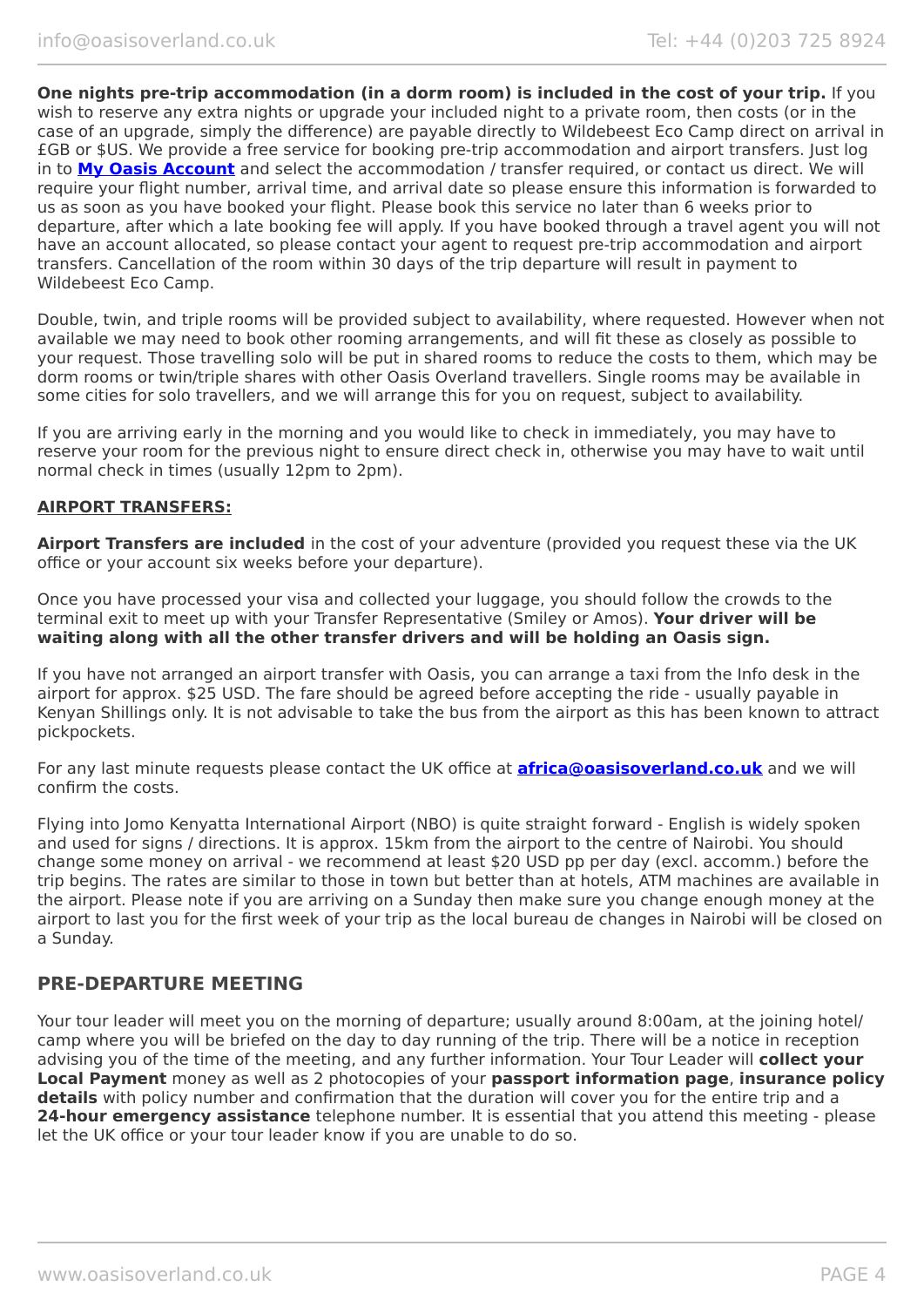# **POST TRIP ACCOMMODATION AND AIRPORT TRANSFERS**

Post-trip accommodation can be arranged with your tour leader during the trip or directly with the hotel on arrival. The return airport transfer can be arranged through your hotel / hostel and is not included, it is at your own expense. We regret these services cannot be arranged via the Oasis office before departure.

## **FLIGHT INFORMATION**

You need to arrive at your departure city at least the day before your trip begins. Return flights must be booked for at least the day AFTER the trip is due to end. You may wish to allow some extra time to explore your arrival and departure cities (if you are joining in Victoria Falls - we suggest arriving at least 2 days before if you wish to partake in the many adrenaline activities on offer).

There are many online flight search engines such

as **[www.skyscanner.net](http://www.dpbolvw.net/click-5720161-10639348)** or **[www.ebookers.co.uk,](http://www.ebookers.co.uk/)** flights can also be booked direct with airline websites or through travel agencies. Please inform us of your flight details through your online account, as airport transfers can be arranged for various trips.

**One way ticket:** If you intend to travel on a one way ticket to meet up with one of our trips, without possessing an onward flight ticket - we recommend that you have a copy of your payment confirmation/ receipt (that you will be sent at time of your balance payment) available at immigration to assist easy entry.

**Departure Taxes**: Please check with your Travel Agent or Airline if your flight ticket already includes a departure tax payment out of the country. If it does not - please budget for approx US\$30 to \$70 USD - to be paid in US\$ only.

### **PASSPORTS**

Your passport must be valid for at least 6 months AFTER your trip finishes. This is a general requirement for all of the countries we travel to on our trips.

If you have dual nationality you can only use one passport for the entire trip. It is your responsibility to ensure you have all the relevant visas you require.

Please bring 2 photocopies of your passport details to give to your tour leader.

Number of blank pages required for the trip, please use this as an approximate guide:

- Kenya 2 blank pages
- Uganda 1/2 blank page
- Rwanda 1/2 blank page
- Tanzania 1 1/2 blank pages
- Malawi 1 blank page
- Mozambique 1 1/2 blank pages
- Zimbabwe 2 blank pages
- Botswana 1/2 blank page
- Namibia 1/2 blank page
- South Africa 1 blank page
- Lesotho 1 blank page

# **VISAS**

The information below is to be used only as a guide and may change without prior notice. It is advisable to contact the relevant embassy in plenty of time before the trip departs to check the current visa requirements**.** It is **your responsibility** to ensure you have all the relevant visas you require.

Visas must be paid for **in USD cash ONLY.**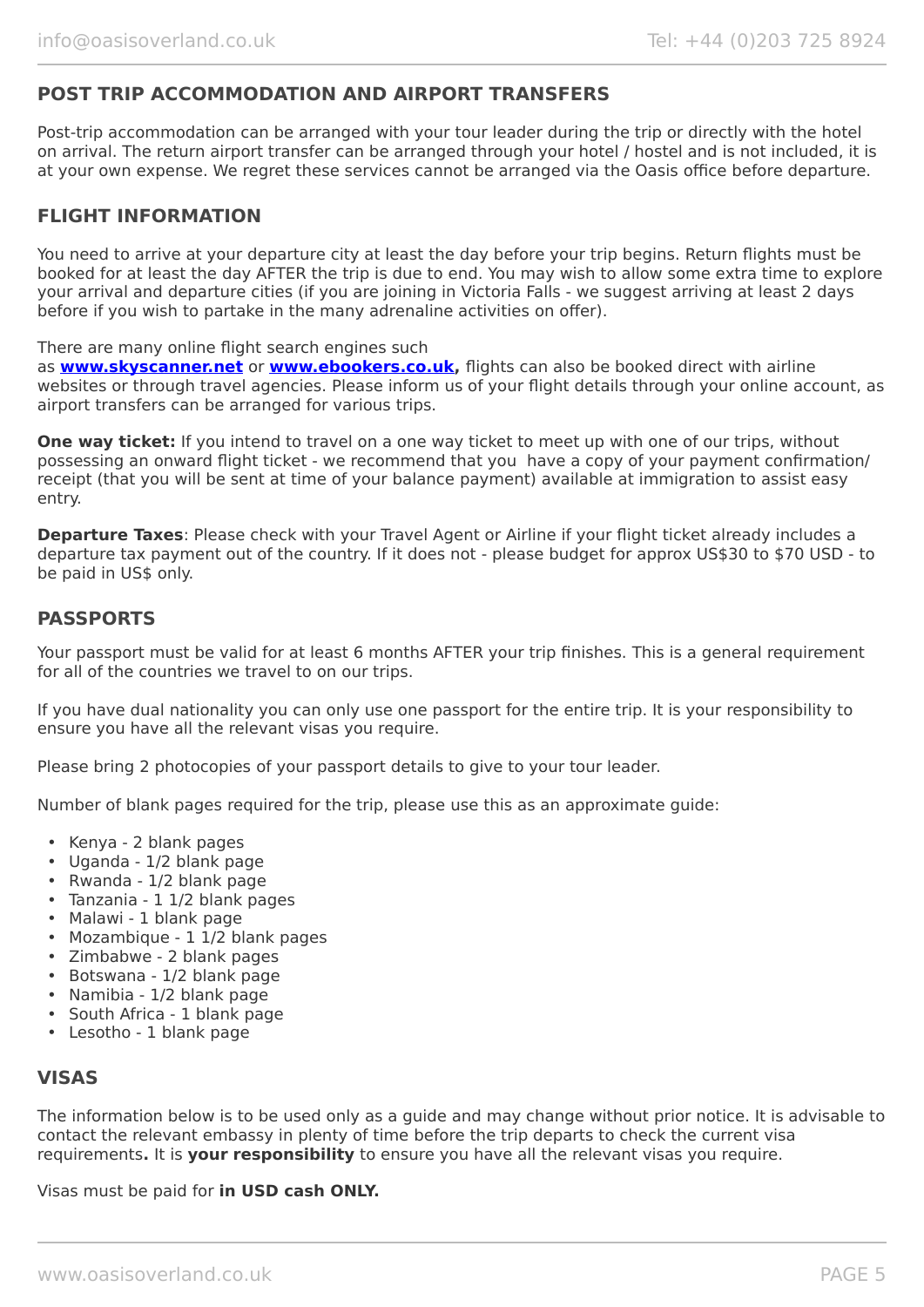For more information on other nationalities & visas checkout **[www.projectvisa.com](http://www.projectvisa.com/)**

#### **Kenya**

Passport Holders from UK, Ireland, Australia, New Zealand, USA, Canada and most EU countries will require an e-visa to enter Kenya **which must be obtained in advance of travel**.

Passport Holders from other countries, will need to check the current visa requirements with the relevant consulate, and whether you need to obtain the visa in advance.

#### **East African Visa - (relevant to Grand Adventurer, Apes & Lakes, Gorillas & Gameparks,**

**Nairobi to Kigali and the Nile Trans (Nairobi to Cairo 9 weeks))** - This covers you for entry into Kenya, Uganda and Rwanda and **is obtained as an e-visa in advance of travel**. You can apply via any of the three country websites, though the Kenya authorities and [government visa website](https://evisa.go.ke/evisa.html) seem to provide the most efficient and quickest process. Once you leave the three countries your visa will expire, so if your itinerary will for example be re-entering Kenya again later please be aware that you may have to apply for and pay for a 2nd Kenyan visa in enough time before you are due to enter the country. .

#### **Kenyan Visa** - **(relevant to Coast to Coast, Savanna Dawn and Gameparks & Zanzibar trips**) -

Kenya has introduced electronic visa applications. Travellers need to apply via [https://evisa.go.ke/](https://evisa.go.ke/evisa.html) [evisa.html](https://evisa.go.ke/evisa.html). This can take up to 7 days so ensure you plan in advance. You will need to print a copy of your visa to present to immigration at your point of entry into Kenya. You may be denied boarding of your flight to Kenya, or denied entry to Kenya if you do not have your printed copy of your e-visa with you.

If you are travelling on the **Trans Africa or Nile Trans expeditions** you will apply for the East Africa visa online while on the trip. Your tour leader will liaise with you about this.

#### **Rwanda**

Passport Holders who have already obtained an **East Africa**, will not need to purchase another visa to enter Rwanda.

If you are NOT travelling on an East Africa Visa; passport holders from UK, Ireland, Australia, New Zealand, USA, Canada and most EU countries will require a visa to enter Rwanda, this can be obtained on the trip at the border on arrival. Approximate cost is \$50 USD.

Passport Holders from other countries who have NOT obtained their East Africa visa, will need to check the current visa requirements with the relevant consulate, and whether you need to obtain the visa in advance.

#### **Uganda**

Passport Holders who have already obtained an East Africa, will not need to purchase another visa to enter Uganda.

If you are NOT travelling on an East Africa Visa; passport holders from UK, Ireland, Australia, New Zealand, USA, Canada and most EU countries will require a visa to enter Uganda, this can be obtained on the trip at the border on arrival. Approximate cost is \$50 USD.

Passport Holders from other countries who have NOT obtained their East Africa visa, will need to check the current visa requirements with the relevant consulate, and whether you need to obtain the visa in advance.

### **VACCINATIONS AND HEALTH**

It is possible that you may require some vaccinations for your trip, depending on the areas that you are visiting. As we are not medically trained, we are unable to give detailed advice on vaccination requirements, so please use the information below as a guide only. We have worked closely with **Nomad Travel Clinics** for many years and they offer Oasis travellers a **10% discount** on vaccinations, antimalarial drugs, first aid items, clothing and equipment, just enter discount code OASIS1000 at **[Nomad](http://www.nomadtravel.co.uk/)**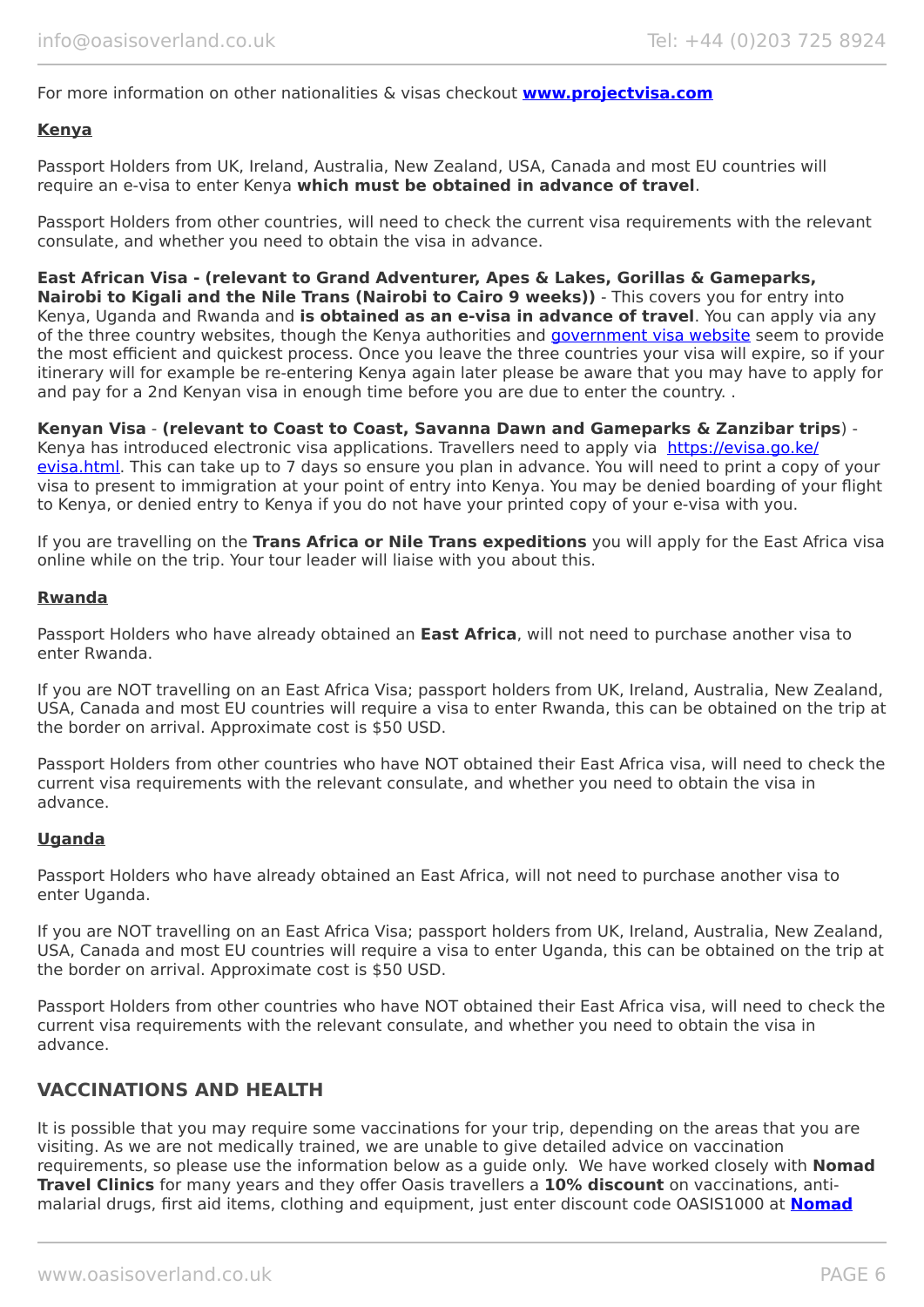**[Travel](http://www.nomadtravel.co.uk/)**. Alternatively you can check out the **[fit for travel website](https://www.fitfortravel.nhs.uk/home)** for more travel health information or consult a reputable travel clinic or your GP for information and advice. We suggest that you allow at least 8 weeks to get all your vaccinations.

**Yellow Fever** - Being vaccinated against Yellow Fever and having a valid certificate and a photocopy is deemed compulsory in nearly all the countries we visit in Africa, especially at certain borders and are needed if you are entering from an infected country. You can view a list of countries requiring a certificate through the **[World Health organisation](http://www.who.int/ith/ITH_country_list.pdf)**.

**Rabies** - Vaccinations are regularly advised for all countries that we travel through in Africa - especially if time and money are not a deterrent.

**Malaria** - In some of the areas we visit there is a risk of contracting Malaria. You must be aware that whatever malaria prophylactics you are taking, they only offer partial protection. They must be coupled with your own physical efforts against being bitten - which is the best prevention. Malaria-carrying mosquitoes come out at sunset so from this time you should wear long sleeves and trousers. Exposed skin, especially ankles, should have insect repellent containing 'Deet' applied to them. Your crew will advise on where the worst affected areas are on the trip. There are a number of prophylactic malaria treatments on the market & requirements change. It is also wise to take a sample of whichever prophylactic you choose, a few weeks before you leave. This way you may determine early on if you have any adverse reactions so you can change the regimen if necessary. Please consult a reputable travel clinic or GP for advice. For more information visit **[www.nomadtravel.co.uk](http://www.nomadtravel.co.uk/)** or **[www.fitfortravel.scot.nhs.uk](http://www.fitfortravel.scot.nhs.uk/)**

**Dengue** - Unlike the malaria mosquito, which bites at night, the dengue carrying mosquito bites during the day. Some areas we travel to do have occasional outbreaks & it is therefore advised that you take care not to be bitten during the day as well as at night. There is no vaccine available.

**Health** - To join our trips you should be in good general health. Your medical insurance company must be told if you have any pre-existing medical condition / allergy or if you are on any regular medication, otherwise you may not be covered under your policies for these. Our crew will need to know of any medication or conditions you may have. For general health advice log onto **[www.nathnac.org/travel/](http://www.nathnac.org/travel/)**.

# **TRAVEL INSURANCE**

It is a compulsory requirement that you have adequate travel insurance before you join any Oasis Trip & at the very least are insured for all necessary medical & repatriation costs incurred.

You will be asked to provide the following details in **My [Oasis Account](https://oasisportal.eecsoftware.com/)** if you have not already done so: travel insurance name, insurance policy number & insurance emergency telephone number. You will also be required to give a copy of your policy with this information to your Tour Leader on arrival with confirmation that the policy duration is sufficient to cover you for the entire duration of your trip. It is also wise to leave a copy of your insurance policy with a friend or relative for safe keeping.

We believe that your safety and holiday enjoyment are very important. It is a mistake to think that "it will never happen to me". It is also very important that you are covered for all the activities that you may wish to undertake while on our trip. It is extremely important that you check the full extent of your cover related to 24 hour Medical Emergency Assistance. In the event of you needing medical treatment you want to know that you have the best cover available to you. Your policy should include adequate Medical Emergency and Repatriation cover as well as Cancellation, Baggage and Personal Liability cover. You need to be aware of EXACTLY what activities your policy covers you for. Please note that skiing is not usually covered in most insurance policies.

We offer tailor made Overland Adventure Travel Insurance that covers most of the adventure and sporting activities on our trips.

For further information on the insurance we offer, the activities covered and costs, check out the **[Travel](https://www.oasisoverland.co.uk/travel-insurance) [Insurance](https://www.oasisoverland.co.uk/travel-insurance)** section of our website. You can purchase our insurance by logging into **[My Oasis Account](https://oasisportal.eecsoftware.com/)** and click 'Buy Insurance' or through the following **[link](https://www.campbellirvinedirect.com/oasisoverland/)**.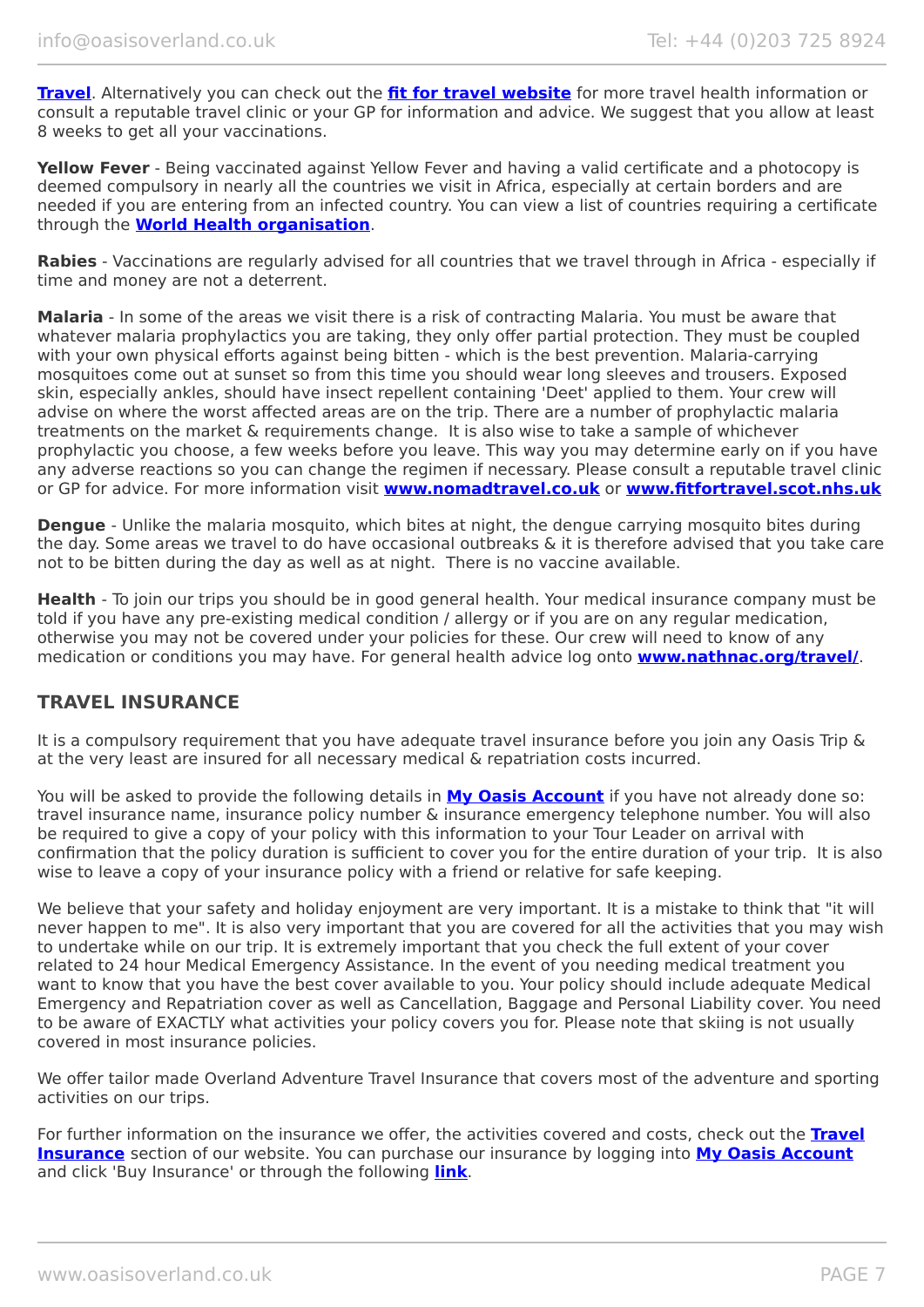# **MONEY, BUDGETS AND LP**

#### **Local Payment (LP)**

LP is part of your overall trip payment and is the most cost effective and practical way to get hard currency to Africa to pay for a variety of your day to day local costs (i.e. all meals prepared by the group, campsite/hostel fees, gas, and certain activities listed on the trip page) which cannot be pre-paid from the UK. It is a guaranteed amount, set before your trip departs, and unlike 'group kitty' systems we will not ask you to contribute more once the trip is underway.

**Please note:** Your LP is payable to your Tour Leader on the morning of departure in US\$ Dollars CASH ONLY. Make sure that all your notes are in good condition. Old, torn or marked notes are often refused by the banks and we will therefore be unable to accept them either. Please do not bring all of your Local Payment in US\$100 notes and also make sure that they are post 2013 and do not have a serial number starting with CB**.**

#### **How to bring your currency?**

Past Oasis travellers have fed back that, as a general rule it is best to bring your money in **US\$ dollars cash**, although you could also bring a combination of US\$ & £GB if British pounds are your home currency. It will depend on the exchange rate at the time of your trip as to which currency is better, but we suggest that US\$ are the preferred option for East Africa, whilst £GB can also be easily exchanged in Kenya, Tanzania and Southern Africa. PLEASE NOTE YOU SHOULD DEFINITELY BRING AT LEAST 50% of your money in cash. You will need to pay for your visas and many of the optional excursions using cash and there will be times when you need cash to change into local currency. Some travellers worry about carrying so much cash with them, however all Oasis Overland trucks are equipped with an onboard safe for the security of your money and passport.

We also advise to bring £50 worth of SA Rand in Cash, as this may be needed if we arrive into Namibia or South Africa on a weekend & the banks/ATMs are closed (only if you are travelling to these countries).

**Make sure that all your notes are in good condition. Old, torn or marked notes are often refused by the banks and shops. Please ensure your notes are dated post 2013 and do not have a serial number starting with CB.** Scottish pounds are also not accepted.

Please remember that Visas need to be paid for in US\$ CASH ONLY!

#### **Spending Money**

From past trips and traveller feedback £100 to £145 per week should cover costs such as some meals out (on average 2 per day are supplied), soft drinks and beers, email & communications, souvenirs and other general spending. Personal spending habits & budgets differ greatly from person to person. Budget on **visa costs** (see visa section above) and **optional activities** separately (see optional excursions page) & allow extra for your **Local Payment** contribution**.**

#### **Changing money**

Change your money only at banks, hotels, airports or forex bureaus. It is illegal to change money on the street, as these people will normally be opportunistic thieves or undercover police. Your crew will advise you where & when you can change money & with what means. It is also a good idea to have a small CASH emergency fund, to allow for the unexpected.

#### **Credit & Debit Cards**

If you are intending using your credit or debit card, we suggest taking more than one card with you as you may find that your card is not accepted in the first ATM you try. Visa and Maestro cards are best. **We do not recommend using MasterCard based cards in Africa as they have very limited access through large parts of Africa.** Please note that usually you will be given local currency and NOT US\$ or £GB. We recommend that you inform your bank that you will be using your card abroad to avoid it being blocked. Please see the optional excursions page for activities that can be paid for using a Credit or Debit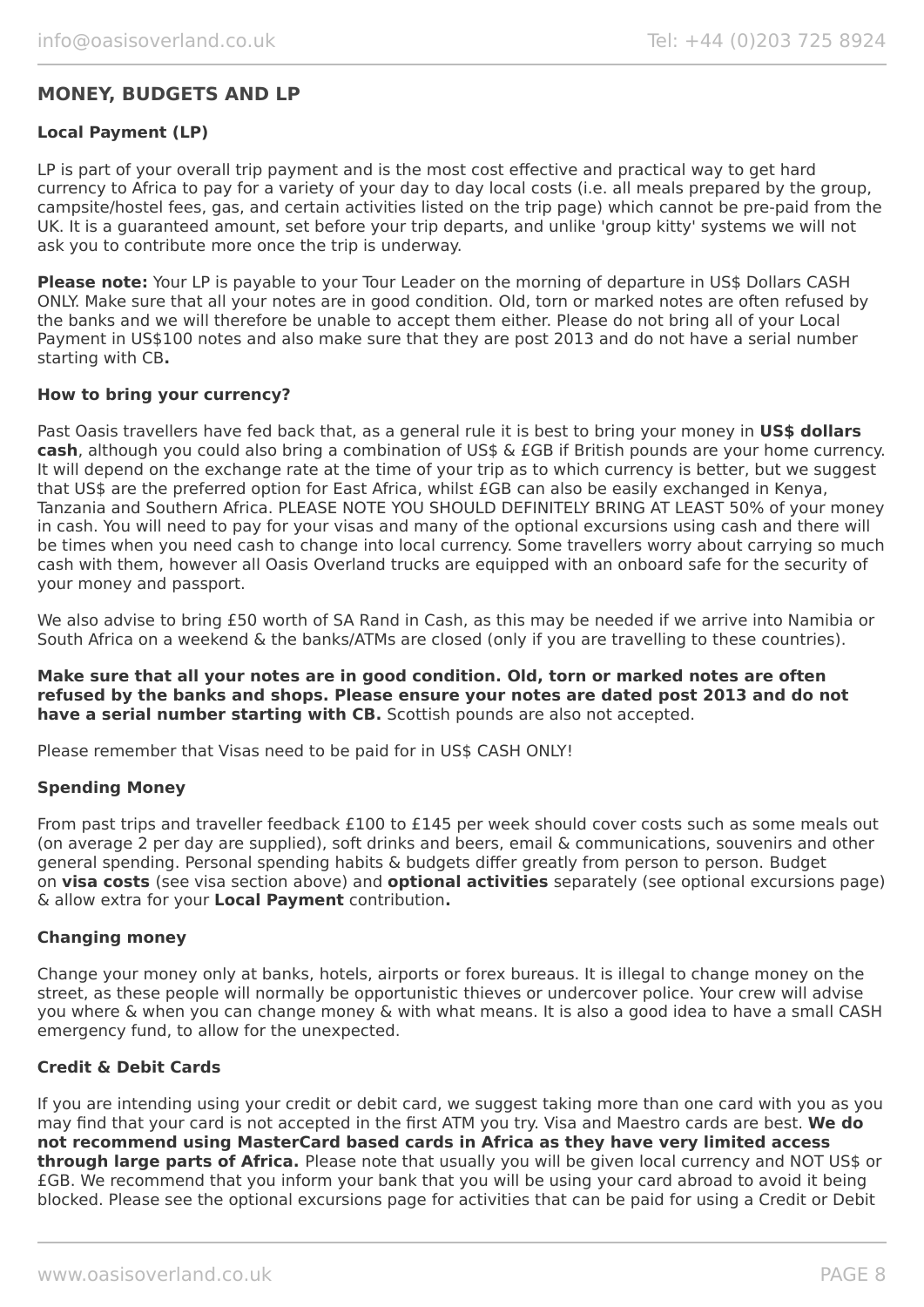#### Card. Commission rates vary between 2-8%.

#### **Pre-Paid Travel Currency Cards**

These cards are similar to normal Credit and Debit cards but they can be pre loaded with cash before you travel with a set amount allowing you to withdraw this cash using the card at normal ATMs. It is a more secure way to access cash on your trip, but again do not rely on these as your sole means of funds on a trip - (please refer to the ATM section). Several banks and companies now offer these cards, but be sure to look into the rates for withdrawing cash when making your decision. When using these cards abroad you will use them to withdraw the local currency from an ATM and not the currency that you loaded onto the card.

#### **ATMs**

These are available in most major cities along our route and allow you to withdraw local currency only. We discourage you from relying on your ATM card as a primary source of funds in case it is lost/stolen/ swallowed, or the machine isn't working. In some destinations we probably won't even see a bank or ATM for days on end so having hard currency to exchange is essential. Besides memorising your PIN, it is also important to be aware of your daily withdrawal limit and bank withdrawal costs. Please note that although Zimbabwe's currency is US Dollars it is not currently possible to obtain USD cash from ATMs or banks due to the country's cash shortage.

#### **Tipping**

Is often expected and relied upon. It is often more than a reward for services well done, but, as wages are extremely low, it is an accepted means of supplementing an income. If you would like to leave a tip for any activity/individual, you could organize this as a group and give a tip at the end. A recommended amount for restaurants is usually 10% of your total bill and similar for activities. Some countries also add an extra Government tax on restaurant bills.

Because it can be difficult to know what to tip, and because it has such importance in some areas both economically and culturally, there may be times and activities for which your crew will make it clear what level of tipping is 'customary/expected'. They may also be quite enthusiastic or assertive in encouraging you to take account of these suggestions. This is motivated by the knowledge of how important tipping can be, and the offence or confusion that can be caused when local people are tipped poorly. In the end, tipping remains at the discretion of the individual, but our crew will continue to advise on normal or average rates, and we would ask you to carefully consider the economic or personal impact of being seen as 'under tipping'. We know that many who travel with us are on a tight budget, but ask you to consider that those we work with locally may also face financial hardship, and also work very hard to try to give you unrivalled service/ experiences.

As a very rough guide, we would suggest that you budget for an amount equal to 10% of the local payment for your trip, plus 10% of the cost of any of the listed optional excursions that you wish to do. The amounts you end up tipping may vary from a rigid 10%, but hopefully this will help you budget in general.

In the past we have been asked by travellers about tipping your Oasis Crew. If you choose to do this, it would be budgeted separately from the above. Our guys work very hard at making your trip a great travel experience. Working overseas can often be challenging and they are pretty much on call for you 24 hours a day, so it's appreciated as a thank you for hard work and good service, but of course not mandatory. Our suggestion is to budget around US\$1 a day.

### **CLIMATE**

In East Africa (Kenya, Uganda, Tanzania) the year is loosely divided into the 'short' rains (November) and the 'long' rains (March to May). The 'rains' usually last for one or two hours each day followed by hot sunny weather. Nights can be surprisingly cold at higher altitude in western Uganda, Ngorongoro Crater & The Rift Valley.

In Southern Africa (Malawi, Zimbabwe, Botswana, Namibia and South Africa) the 'dry' season is April to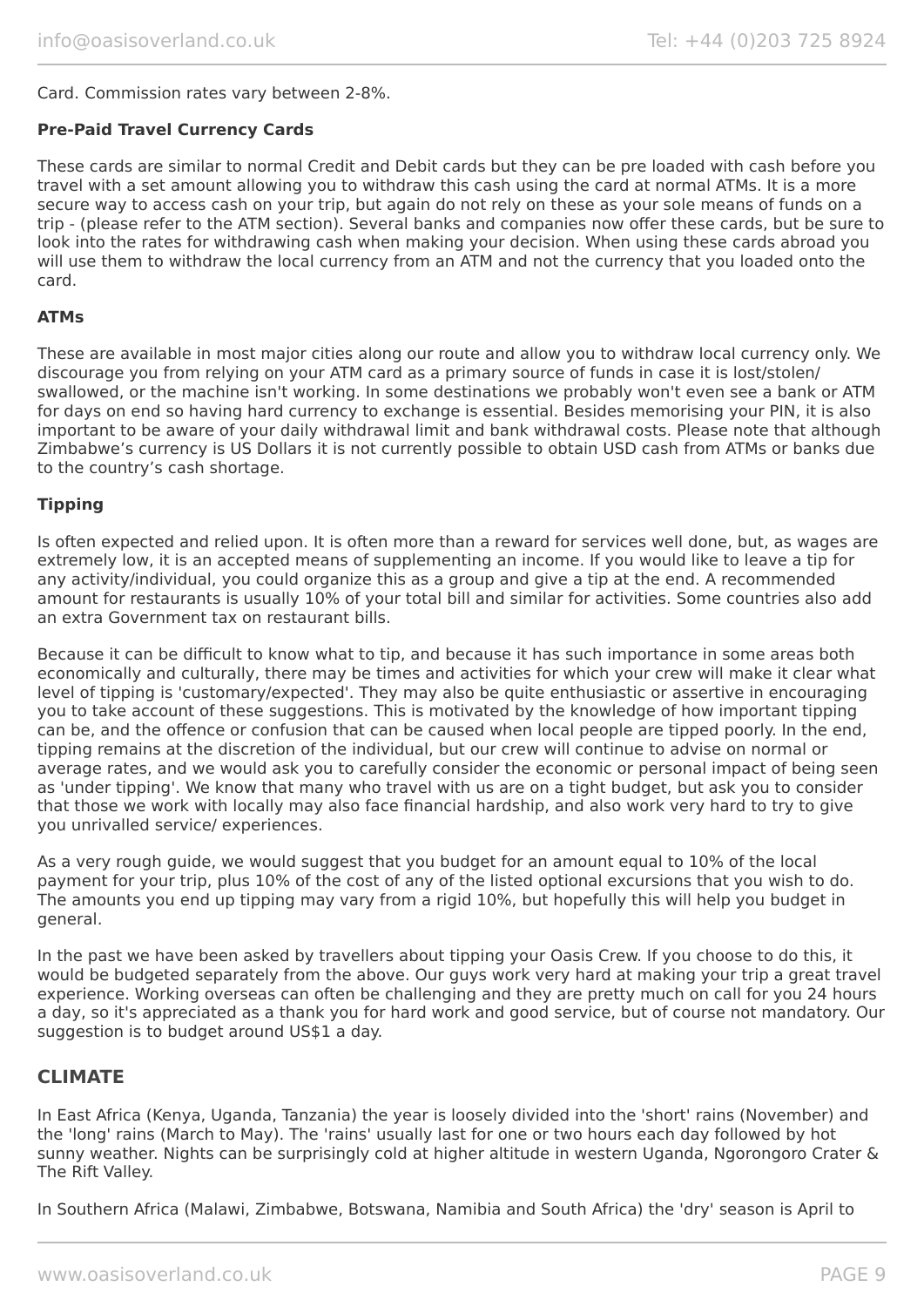October when the nights can be quite cold, particularly in June and July when it is very cold at night. Day temperatures are very pleasant at this time, usually mid 20s (°C). From November to March the weather is hotter and there is summer rainfall, although this is very intermittent when it may not rain for months, or it can rain for a day at a time. **[View African Climate Chart](https://www.oasisoverland.co.uk/africa-climate-chart)**

# **WHAT TO TAKE**

The less you take the less you have to pack, wash & lug home & you can always pick up extras along the way. Most people make the mistake of bringing too much. Clothes washing or laundry facilities will be available at least once a week. You will be travelling in the heat & camping in the cold, so bring clothes for all climates; rough stuff is best. Pack according to season: summer is very hot in places & winter can be very cold with occasional frost overnight in the south. (May to Aug can be very cold in Southern Africa). Make sure that you bring your gear in a 70-90L rucksack or holdall - suitcases are not suitable.

- Sleeping Bag 3 to 4 season bag, depending on season, & sleep sheet
- Foam sleeping mat or thermarest & repair kit
- Small day-pack or small bag to carry daily items
- Soft rucksack or holdall (NOT rigid suitcase)
- Water bottle for personal use we recommend Water-to-Go (see below Responsible Travel)

- One pair of trainers or boots
- Sandals/flip flops/jandals/thongs
- Underwear/socks
- T shirts/shirts
- Shorts/swimwear
- Jeans/trousers/jog pants/leggings
- Skirt or dress
- Sweat shirt/jumper
- Jacket/fleece & waterproof jacket

#### **Recommended Medical Kit List**

- Antiseptic ointment/Antihistamine cream & tablets
- Nurofen or equivalent pain-killer
- Eye-drops/bath
- Anti-diarrhoea treatment
- A couple of bandages (elasticated & triangular)
- Medication for personal allergies/asthma etc
- Insect repellent containing Deet

### **Equipment Toiletries - Most available to buy on trip**

- Soap, shampoo, toothbrush/paste, antibacterial hand wash, lip balm & moisturiser
- Sun block  $35 +$  after sun, hat & sun glasses
- Tampons (can buy in most places)
- Contraception

### **Clothes Personal Effects**

- Camera with protective case, spare batteries, film/ memory card
- Torch & spare batteries (head torch is best)
- Travel adaptor plug/charger (for cameras & mobile phone batteries)
- Money belt
- Personal stereo there is a stereo on the truck with iPod/MP3 adaptors
- Towel &/or sarong
- Some suitable antibiotics as recommended by your doctor for infected cuts or to treat severe dysentery
- Rehydration sachets/vitamin tablets
- Assorted plasters
- 1 Course of malaria treatment
- Malaria Tablets see Vaccinations & Health section

Even though our trucks are equipped with a comprehensive medical kit, we advise you to bring a small personal medical kit as our truck kit is not for general everyday use. It will also be your responsibility to carry your kit on included excursions and optional activities as some local operators may not have medical kits to hand.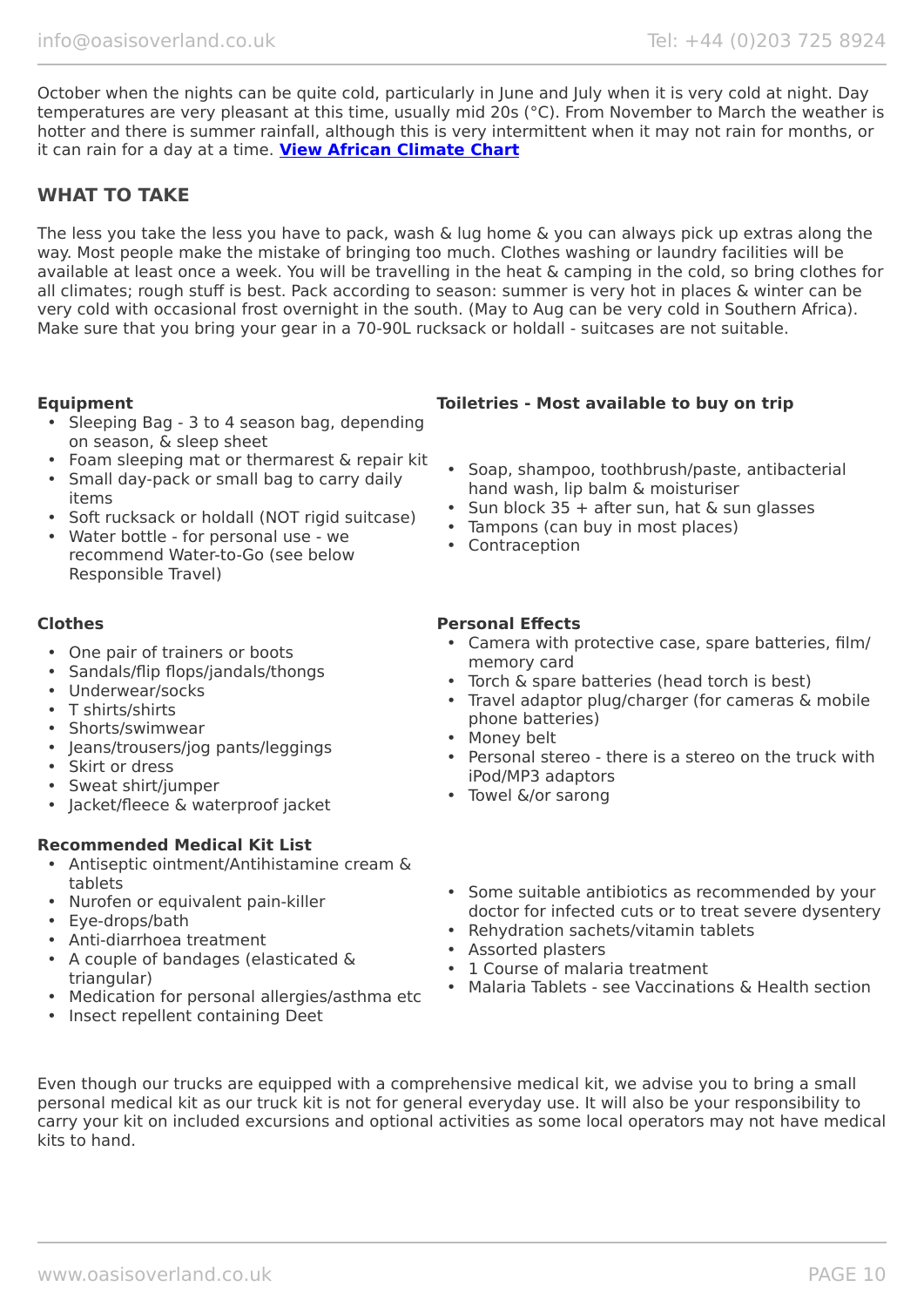# **PHOTOGRAPHY AND ELECTRICAL EQUIPMENT**

**Cameras (incl. Digital & Video Cameras) -** An easy to use 'point and shoot' will get you some good photos. For memorable shots, it may be worthwhile investing in an SLR camera, but be sure to get some practice in before the trip! Most towns and cities have internet cafes where you can download onto CD/ internet sites - but don't rely on it. Internet speeds can be slow for uploading photos to social media or the Cloud.

**Photography -** Be aware of your surroundings when taking photographs and filming. Some locations will be sensitive or have local laws banning photography. For example it is usually forbidden to use cameras at borders or around government buildings, military installations, bridges and airports or to take photos of local officials. If you do take photos or film where it is not permitted you may find yourself being questioned by irate officials who may decide to confiscate your camera or instruct you to delete all the images/footage on your device. If in doubt ask for permission, or if there is no-one to ask use some common sense.

**Drones -** As the use of drones becomes more common, countries throughout the world are gradually updating their laws and restrictions on usage. The specific regulations will vary from one country to another, so do check the UK Foreign and Commonwealth Office advice for the latest information. As with cameras, use your common sense if you do use a drone and avoid operation in sensitive areas. If you plan to bring a drone on your trip with us please contact us first to ensure there will be a suitable place to store it while on your trip.

**Electrical charging & power supply -** It may be difficult to find a power source for charging at times, so a spare battery is a must.

Consider a 12V in-car charger (our vehicles are equipped with a couple of 12 volt cigarette lighter charger sockets - truck trips only) or bring along your 230V mains charger and travel adaptor plug for use at some of the hotels, hostels and campsites we stay at.

NOTE: 12V - 230V inverters cannot be used on our vehicles because of the power drain they cause.

Log onto **[www.whatplug.net](http://www.whatplug.net/)** for information regarding the different electrical plugs and voltage used in each country.

# **CONTACTING HOME**

The internet and WiFi are available in many towns / cities you will visit. Do bear in mind that the connections can be unreliable and will not always be as fast as you are used to at home. If a lot of people try to use the internet at the same time the speed will be slower still, especially if trying to make Skype calls or upload photos / videos. During periods of the trip where we are wild camping, internet will be less common.

Some travellers choose to take an unlocked mobile phone with them and buy local SIM cards in each country, allowing them to use mobile data. If you particularly want or need regular internet access this may be a good option. Telephone calls can be expensive usually £1 to £5 for a three minute call.

**Online Diaries** - A great variety of free "travel blogs" are now available online, they are a good way of keeping relatives and friend up to date with what you are doing and a good place to upload photos, collecting messages as well as keeping a record for yourself.

### **RESPONSIBLE TRAVEL**

#### **Before you go**

- Remove unnecessary packaging before you go waste disposal facilities are often stretched or non existent in the places we visit. To avoid unnecessary pollution of local water supplies take environmentally friendly toiletries with you.
- Why not invest in a wind-up or solar-powered torch or media player before you travel or at least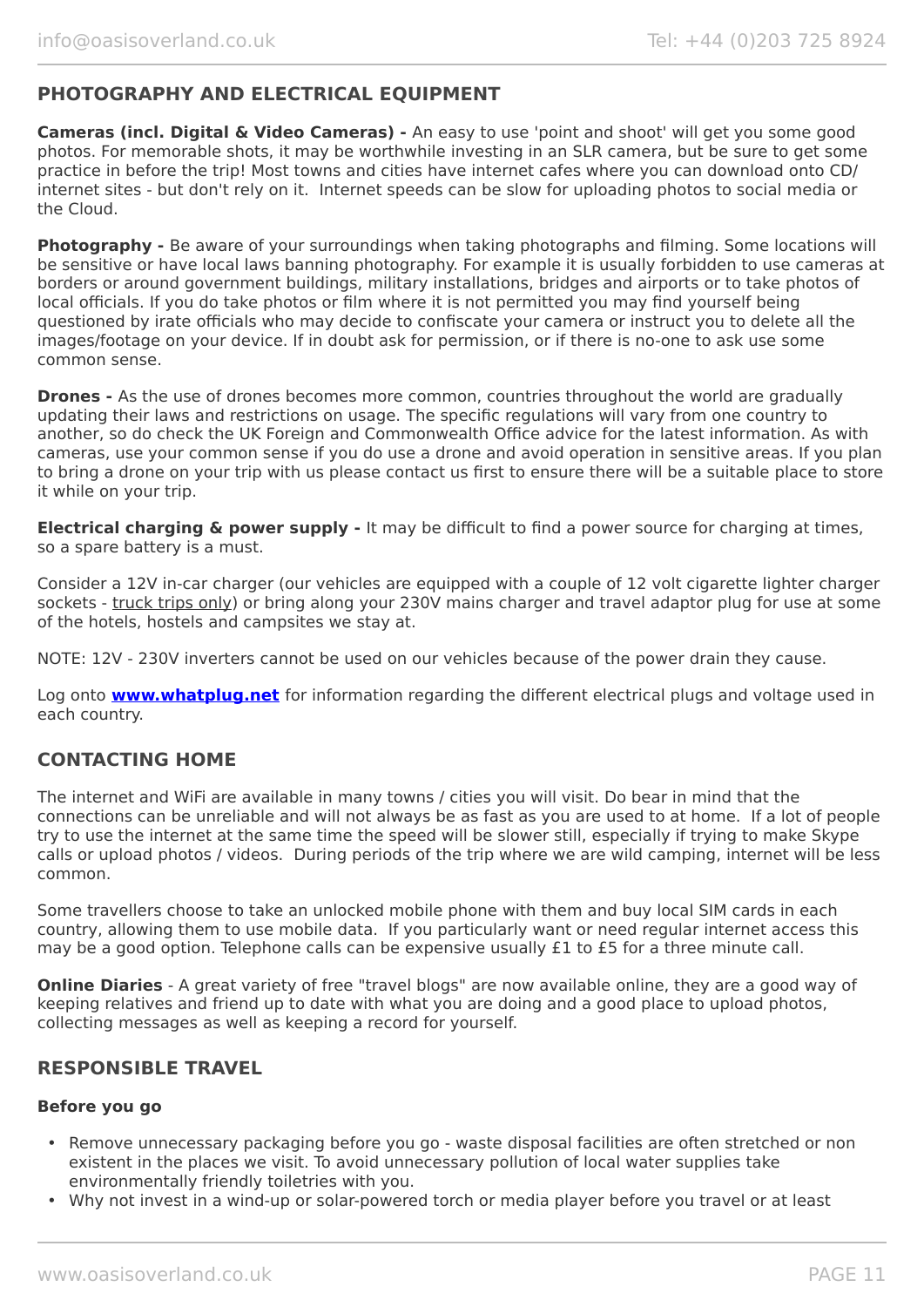rechargeable batteries.

- Learn some of the local language and read up on the local history/culture before you go. You'll get so much more out of your trip.
- Why not pack some pens/pencils exercise books in your rucksack and they can be donated to a local school or project while you're away. You can also purchase these items cheaply, locally which will help local businesses.
- Take a sturdy water bottle with you from home that you can re-use throughout your trip. We carry large quantities of purified water with us on our Expedition vehicles and it is much better for the environment if you drink this, rather than purchase bottled water along the way. (It also saves you money).
- Water-to-Go: Oasis Overland have partnered with Water-to-Go to help reduce the number of plastic water bottles consumed during a trip. Water-to-Go is a filtration system that eliminates over 99.9% of all microbiological contaminants including viruses, bacteria, chemicals and heavy metals from any non-salt water source. Click here and enter the code OASIS15 to purchase your **[Water-to-Go](https://watertogo.eu/partnerships/oasisoverland/)** products at 15% discount. Water-to-Go will then donate a further 15% to Oasis Overland Charity projects.

#### **While you're travelling**

From experience gained in running trips, we have developed our own practical and manageable environmental policy which all of our crew practice on the trips we operate, and they will share this information with you at the start of your trip. We welcome your input on this, plus any new ideas you may have, to improve our existing procedures. As a guide here's a few tips to bear in mind.

- Don't waste water. It is a scarce resource in many of the places our trips visit. On all our Ultimate and Overland Expeditions we carry large quantities of purified water with us. We encourage you to refill your own water bottles from this supply, rather than purchase bottled water along the way-much more environmentally friendly and saves you money.
- Never buy endangered species or endangered habitat products. Apart from the fact of it being illegal it also encourages the trade to continue.
- Look after and preserve the areas we visit. Be careful about stepping on coral reefs or trekking on undesignated tracks.
- Buy locally made crafts and products helping to support the local economy.
- Don't feel when bargaining that you have to get the cheapest price possible just for the sake of it. Pay what the item is worth to you & don't worry about what someone else has paid.
- Try the local food and drinks this will help to support local farmers and food sellers. Sitting in a local cafe is also a great way to meet local people.
- Dispose of litter appropriately on your trip. This includes cigarette butts. Not only does litter look unsightly it can be lethal to wildlife.
- Where any toilet facilities exist, however unsavoury they might seem to you, they should be used. Where they do not, always bury your waste and make sure it is never near (at least 30m) a water source.
- When game viewing do not encourage your guides to get too close to the wildlife so that their natural behaviour is impeded.
- Respect local customs, traditions and beliefs of the people in the different regions that you travel through.
- Do not take photos of people, ritual events or special places unless you have asked first. Dress appropriately according to local codes and show respect around religious festivals.
- Recycling is almost non-existent in many of the areas and countries we visit we do the best we can with limited resources & space on our vehicles.
- For books dedicated to travelling more responsibly & ethically see: **[www.tourismconcern.org.uk](https://www.tourismconcern.org.uk/)**

**Community Projects** - Oasis are active in raising awareness and providing support to a number of projects and local schools where we believe we can make a positive difference. More information on the **[projects we support](https://www.oasisoverland.co.uk/responsible-travel/charities-we-support)**.

### **SECURITY**

The UK Foreign and Commonwealth Office (FCO) offer country-specific advice, regarding not only security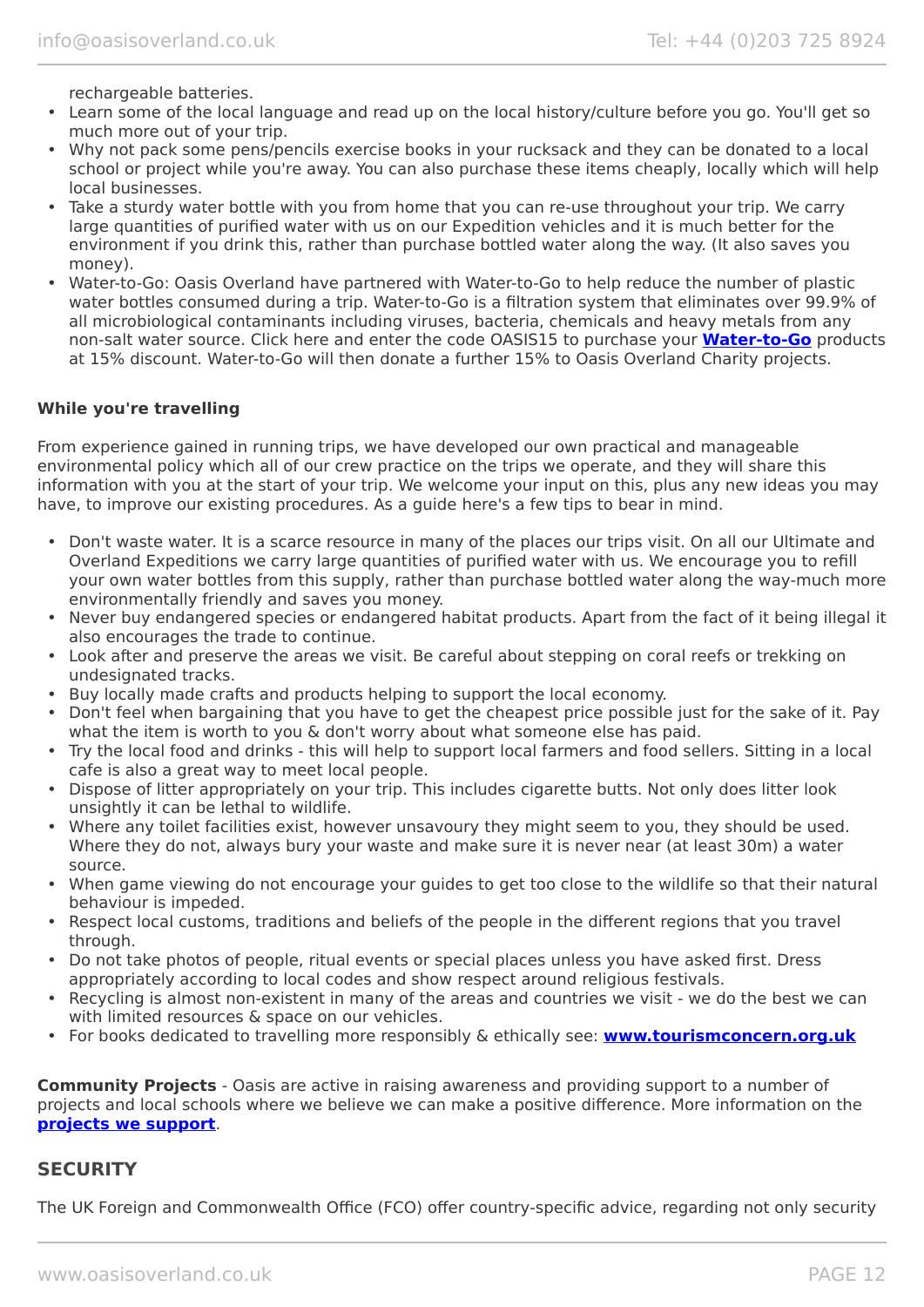but also entry regulations, local laws and customs and health. We strongly recommend all travellers visit the FCO website, or the equivalent in their home country, to familiarise themselves with local conditions and issues in the countries they plan to visit before committing to a trip with us. You can view their website [here.](https://www.gov.uk/foreign-travel-advice)

If you have any questions at all about the safety or security of your trip, please do not hesitate to contact us and we will be happy to discuss your trip in more detail.

**In cities** - All major cities have their share of petty crime (just like our cities) and sensible precautions need to be taken. Wearing expensive looking jewellery or watches and carrying cameras will draw unnecessary attention to you. Leave valuables such as passports and excess money in your hotel safe or truck safe (we recommend carrying a copy of your passport details page at all times). You may find a simple money belt is more discreet than a bag. Always be aware of your surroundings and when approached by people you do not know, use your common sense. At night in cities it's best to use a taxi, rather than walking around the streets, single women in particular need to be careful and we would suggest that it is safer to be in a group.

**On board the truck** - Each vehicle is fitted with a hidden, lockable safe to be used for money, passports and important documents. Group members will be responsible for the safe and Oasis Overland cannot accept any liability for clients' personal or monetary contents kept in the safe or on board the truck. We advise you to not take items of value that are not essential for the journey. In certain areas a roster may be drawn up for the group to share the task of guarding and keeping the vehicle secure.

# **ADDITIONAL INFORMATION**

#### **Gorilla Trekking Permit**

On our trips to Rwanda & Uganda, the opportunity of being up close and personal with a family of highland Mountain Gorillas, has to be classed as one of the most amazing wildlife encounters in Africa. You may see a variety of monkeys, chimpanzees and buffalo on the hike as well. Accompanied by park rangers, you will track these rare, gentle giants who live on the forested slopes of the Virunga Mountains or Bwindi Impenetrable Forest National Park. Full payment is required at the time of booking and is subject to availability. Once requested your permits cannot be refunded or exchanged.

**Trekking the Gorillas -** The trek to find the Gorillas can take several hours and you will need to be in reasonable physical shape. For much of the trek you will be in high grass or thick vegetation & it could well rain, so wear protective clothing (to prevent being scratched) & waterproofs as well as good walking boots or shoes. Once your guide has located the Gorilla family you will be permitted to view them for strictly 1 hour. A maximum of one group of eight people per day are able to visit each Gorilla family. Your group will be accompanied by a tracker/guide & an armed park ranger. Time passes quickly when you are with your Gorilla family so remember to put away your camera and enjoy the experience for what it is rather than through your viewfinder. If we view the Gorillas from Uganda there is the opportunity to paddle out onto Lake Bunyoni in canoes and visit some of the nearby islands, or hire mountain bikes to visit nearby villages & schools. From Rwanda there will also be an opportunity to visit the genocide memorial in the capital Kigali, which is a moving and humbling experience. Please bear in mind that Mountain Gorillas are wild animals and as such there is no guarantee that you will see them. That said however, we have never had this happen on previous trips. For the protection of the Gorillas, if you are ill on the day of the trek you will not be permitted to trek (this decision is made by the rangers and wildlife authority staff alone), if there are permits and time allows with our itinerary, it may be possible to trek the following day at very little or no extra cost - this will be dependent on receiving permission from the local authorities and regulations at the time. There are no refunds or transfers under ANY circumstance for cancellation, no show or non allowance to trek.

**How to request a Gorilla trekking permit -** In order for us to confirm your Gorilla Permit, it is essential that you notify us of your interest in trekking at the same time as making your booking. This can be done by just adding the Gorilla Permit to your trip at the time of booking. Once requested your permits cannot be refunded or exchanged. We make reservations many months in advance (sometimes as early as 6 months for some dates).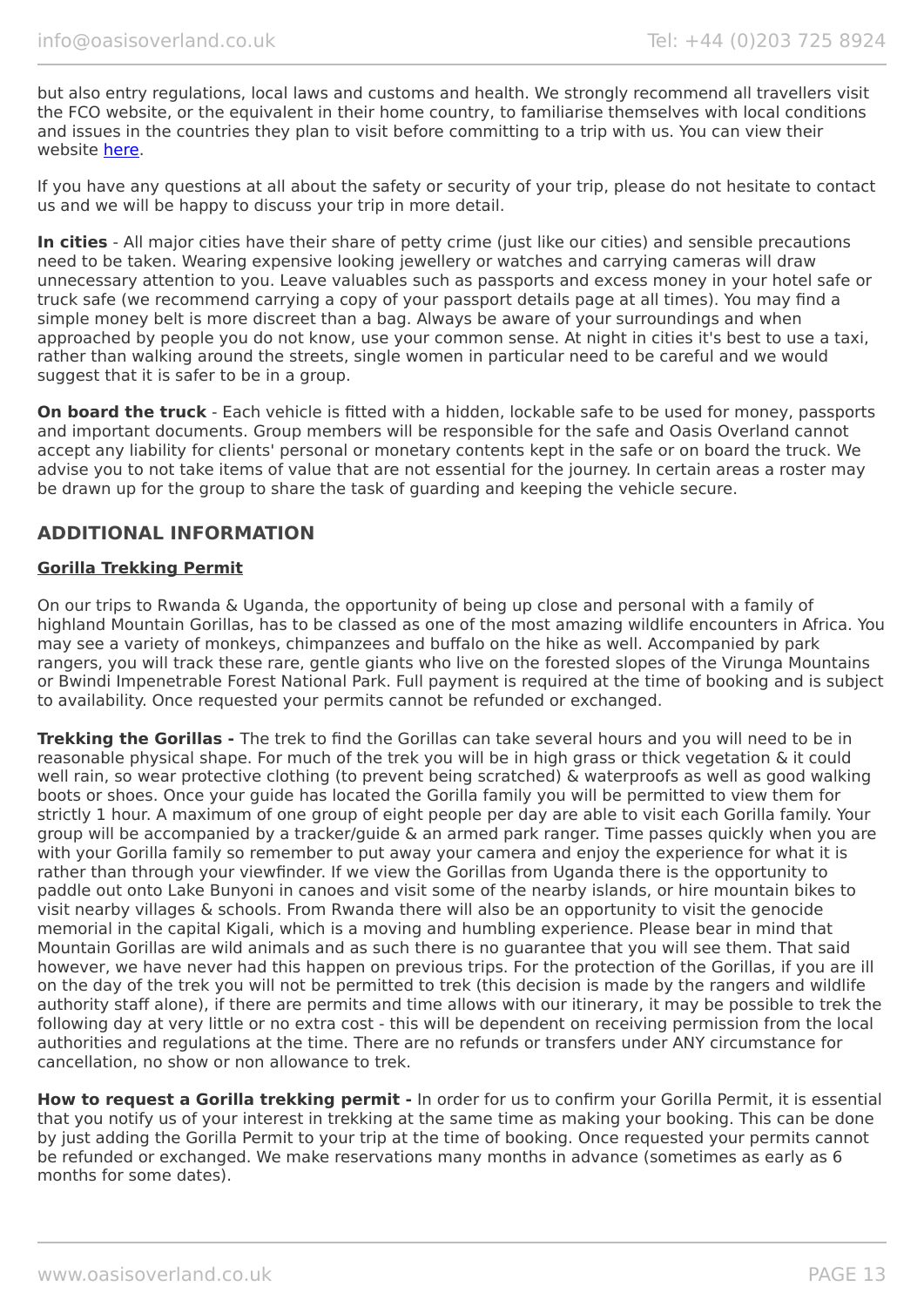The cost of securing a Gorilla Trekking Permit in advance through our local sources is payable in full to Oasis overland at the time of booking. Once requested your permits cannot be refunded or exchanged. This cost incorporates the permit cost (paid to the relevant wildlife authorities locally) and service/bank fees/transport/communication costs incurred by our local agent in order to secure your permit in advance.

Due to the popularity of trekking to the Mountain Gorillas and the limited availability of obtaining trekking permits, the Wildlife Authority responsible for organizing the permits require the following details before confirmation is granted;

- Your full passport details
- Guarantee of Full payment

**Please note:** Please be aware that before your departure, the cost of the trekking permit may change. This may be due to currency fluctuations & / or price increases by the local wildlife authority. Transport from our base in either Uganda or Rwanda to the starting point of your trek is not included in the above permit cost - which will account to an average of \$30 US pp (dependent on the number of people trekking)

#### **Just add this on to your trip when booking!**

#### **African Wildlife and the Migration**

**Wildlife -** View a **[chart](https://www.oasisoverland.co.uk/african-wildlife-chart)** detailing what animals you may see in the various gameparks and reserves we visit between Nairobi and Johannesburg.

**The Migration -** The '**[Great Wildebeest Migration](https://www.oasisoverland.co.uk/the-great-wildebeest-migration)**' has to be one of the most impressive wildlife spectacles in the animal kingdom. For those lucky enough, this once in a lifetime experience can be viewed in the surrounds of The Serengeti National Park/Ngorongoro Conservation Area of Tanzania and the Maasai Mara of Kenya and can be done before our after your trips with us.

# **WHAT TO EXPECT**

#### **LIFE ON THE ROAD**

The Oasis truck will be your new home giving you a comfortable, secure base with which to experience your trip. As part of the adventure you will be expected to have an active involvement in the day to day running of the trip, be part of the group and get stuck in and help with various tasks, whether it's cooking meals over open fires, pitching your tent or keeping the truck clean and tidy.

#### **Seatbelts**

All Oasis Overland trucks are fitted with seatbelts. For your own safety and security we recommend that travellers wear these at all times whilst the vehicle is moving. Our overland trucks in Africa also have a 'beach area' which is a chill out zone to be used when the truck is not moving.

#### **Accommodation**

**Camping** - Oasis uses roomy three-person tents but only for two people. They are specially made for us to meet the tougher conditions of an overland trip and have mosquito netting sewn into the door and windows. Tents are shared (between two people of the same sex from your group unless you are a couple). We spend some nights bush or desert camping and the rest of the time in campsites. Facilities and standards at campsites vary, some are well equipped and managed and some are very basic. At bush camps you will be living off the truck, so there will be no showers or en-suite facilities! At certain campsites there is the opportunity to upgrade to a private room at your own expense if you are missing your bed.

**Lodges / Hostels** - At some locations we will stay in lodges and hostels that are small, locally run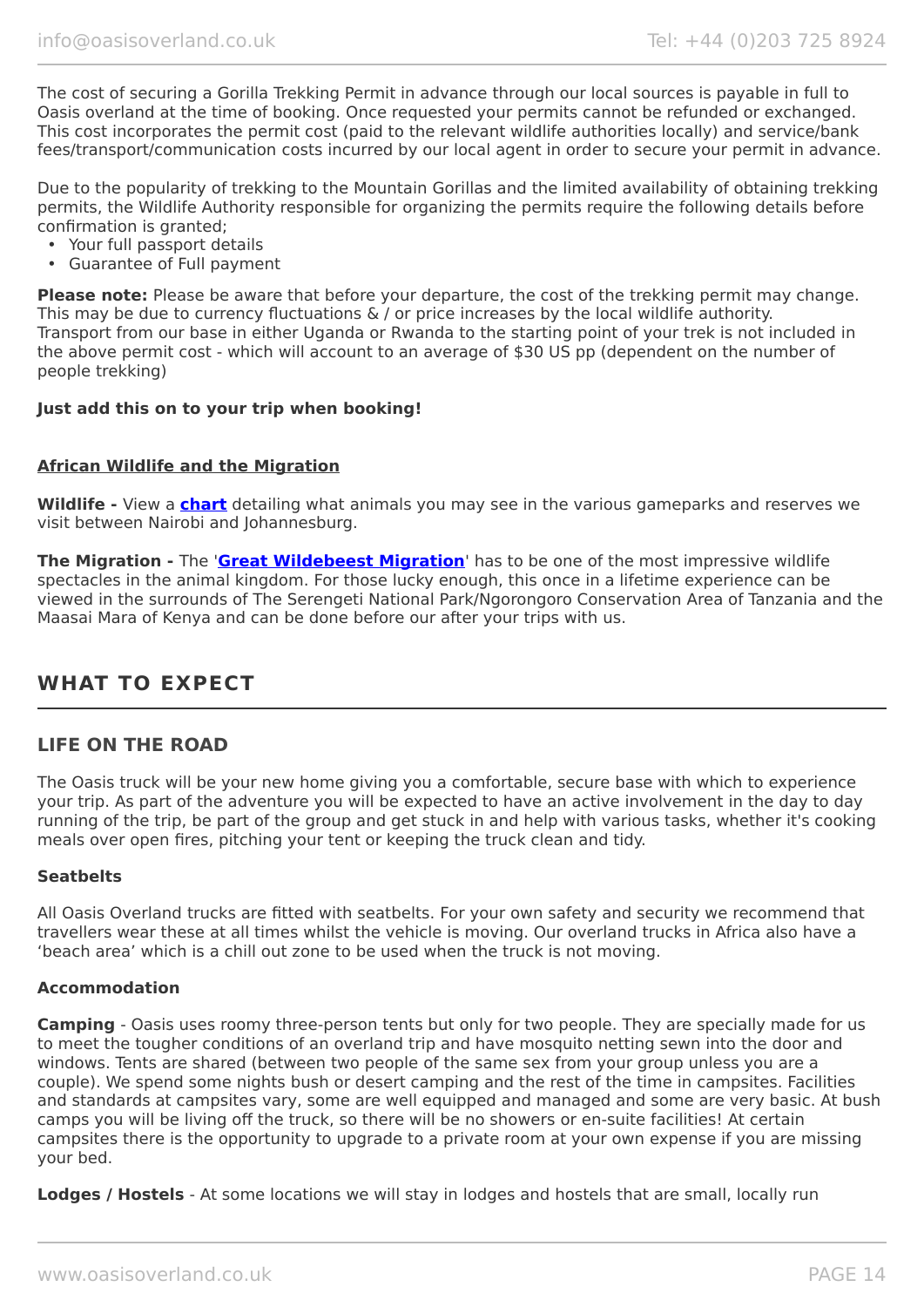establishments. The accommodation will vary depending on the rooming available, from dormitory style rooms, to twins/doubles or triple rooms. Upgrades may be available on arrival, but cannot be reliably prebooked. Please refer to the individual trip inclusions for the percentage break up of your accommodation.

#### **During the day**

As a guide, driving days normally start at about 8am and finish at about 5pm, with stops for lunch and buying food, seeing local sights etc. We won't be driving every day, although there are times when we will drive for two, but we will then stop for a few days and you will have free time to explore, meet local people, do some optional activities or just relax and do your own thing. Expect to sometimes get dusty & dishevelled during the day and although you will be able to shower most nights (except at bush camps), not all camps will have hot showers.

#### **Meals & cook groups**

When 'on the road' or camping, we usually cook using gas or over open fires in a rota system and you can expect to cook in a group of two or three people approximately once every ten days depending on the number of people on trip and whereabouts you are. Your cook group will have to decide on what to cook, utilise stocks from the truck stores and locally obtain ingredients from markets, shops etc. and rustle up a meal. But don't worry if you're not a Gordon Ramsay as the rest of the group and the Tour leader usually lend a helping hand. Here is an idea of what to expect at meal times:

**Breakfasts**: Usually simple - we help ourselves to cereal, toast, hot drinks and on occasion we will splurge with a cooked breakfast.

**Lunch**: Cold and usually quick. The cook group will put out bread, tinned supplies and maybe make a salad.

**Dinner:** Cooks come into their own in the evening, and will always attempt to cook up some delights. When the truck is parked up for a few days in a town or city most people usually like the option to eat out at local restaurants - so we often don't cook all meals when at these locations.

**Vegetarians / Vegans / Coeliacs / Gluten & Lactose intolerance -** Our Tour Leaders will always do their best to cater for any dietary requirement or intolerance whenever possible. However we do not cater for fussy eaters. It must be remembered that the variety of dishes available may not be the same as available to meat eaters. If there is anything in particular you require in your diet or because of an allergy or would miss from home, it would be best to bring these with you, as these cannot be purchased with normal Local Payment funds due to the high cost of these specialised and often imported foods.

Remember that when eating out in local restaurants & hotels that vegetarianism or food allergies / intolerances, are still not widely known about or understood by many local people. i.e Vegetarians or Vegans will often be offered fish or chicken in error. Most large towns and cities, or areas used to tourists, will often have more choice but please be aware that it will probably not be as varied as you are used to when eating out at home.

#### **In the evenings**

When at a bushcamp or campsite where you and your tent buddy will put up the tent, and then lend a hand with getting out the tables, stools, firewood and water containers. The fire grates need to be taken out, the fire lit and someone can fill the kettle and make hot drinks while the cook group prepares the evening meal. Then just sit back & chill and enjoy the rest of your evening!

#### **Oasis Crew**

We usually have two crew whose duties are extensive and quite demanding, with challenges ranging from driving and maintaining the expedition vehicle to a high standard, to organising visas and border crossings, arranging accommodation, pre-booking some excursions and guides, helping with shopping and cooking as well as finding the best deals, socializing and making sure everything runs as smoothly as possible. While our crew are usually experienced and knowledgeable they are not tour guides as such. Our trips pass through many countries and our tour leaders cannot be expected to have detailed knowledge of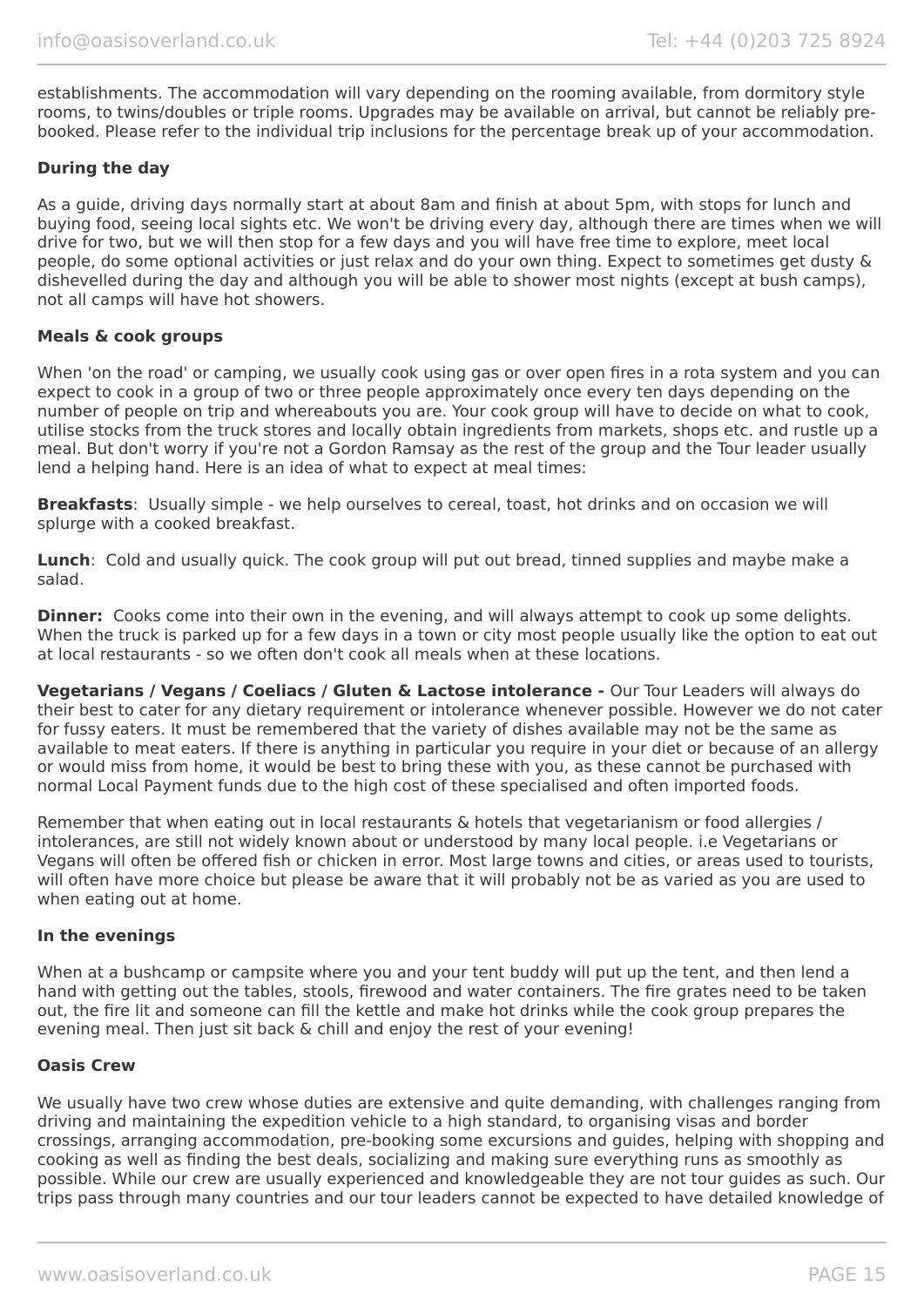each country's history, flora and fauna and archaeological sites. Even so - they will be more than willing to pass on any interesting and useful information that they have acquired whilst on the road. A rewarding way to gain a better insight into the wildlife, cultural and historical diversity of the countries we travel through is by reading guide books as well as talking to the local people and using local guides.

Adventure travel can be unpredictable and occasionally our crew may have to amend the itinerary to take into account changing local circumstances or because of a delay at a border or because of circumstances outside our control. This can all lead to additional work and commitment for our crew who will do all they can to minimize any disruption to the trip. While our crew are essentially on call 24 hours a day 7 days a week, it has to be remembered that no one is actually expected to work these hours, so at Oasis we are realistic that within a trip there will be times when our crew need 'down time' and a chance to relax and 'let their hair down' as well. They are only human!

#### **Itinerary**

Because Oasis Overland do not operate normal 'package holidays' the itineraries given cannot be guaranteed to run exactly as outlined. However, it is rare that we have to make major changes and in the event that we do this will be discussed with you either before or during the trip. It is important to bear in mind that should it not be possible to enter a certain country due to safety concerns, visa problems or political turmoil etc, and it becomes necessary to fly over a country in order to continue a trip, that all costs for flights will be borne by you and not Oasis. Should it not be possible for an Oasis trip to begin from a scheduled starting city due to border closures, civil unrest etc, Oasis will make all reasonable efforts to begin the trip from an alternative location. However, all additional costs that you may incur in travelling to the alternative location will be paid by you or your insurance company and not Oasis.

Optional Excursions are paid for on the day and organised during your trip, so you can decide whilst travelling which activity you may want to do. Prices listed are only a guide and may be dependant on fluctuating exchange rates and minimum numbers. Please see below for more details.

# **OPTIONAL EXCURSIONS**

# **KENYA**

| <b>Title</b>                                                    | <b>From Price</b> |
|-----------------------------------------------------------------|-------------------|
| Elsamere Visit                                                  | US\$12            |
| Crater Lake - entry & guide (Min 4 people)                      | US\$47            |
| Hells Gate National Park (entry and bike hire - min 3 people)   | US\$57            |
| Return Transport to Elephant Orphanage - Per Car (Max 4 people) | US\$25            |
| Sheldrick Elephant Orphanage - Entrance                         | <b>US\$6</b>      |

# **RWANDA**

| Title                                | <b>From Price</b> |
|--------------------------------------|-------------------|
| Genocide Memorial - Audio headset    | US\$15            |
| Donation to Kigali Genocide Memorial | US\$10            |